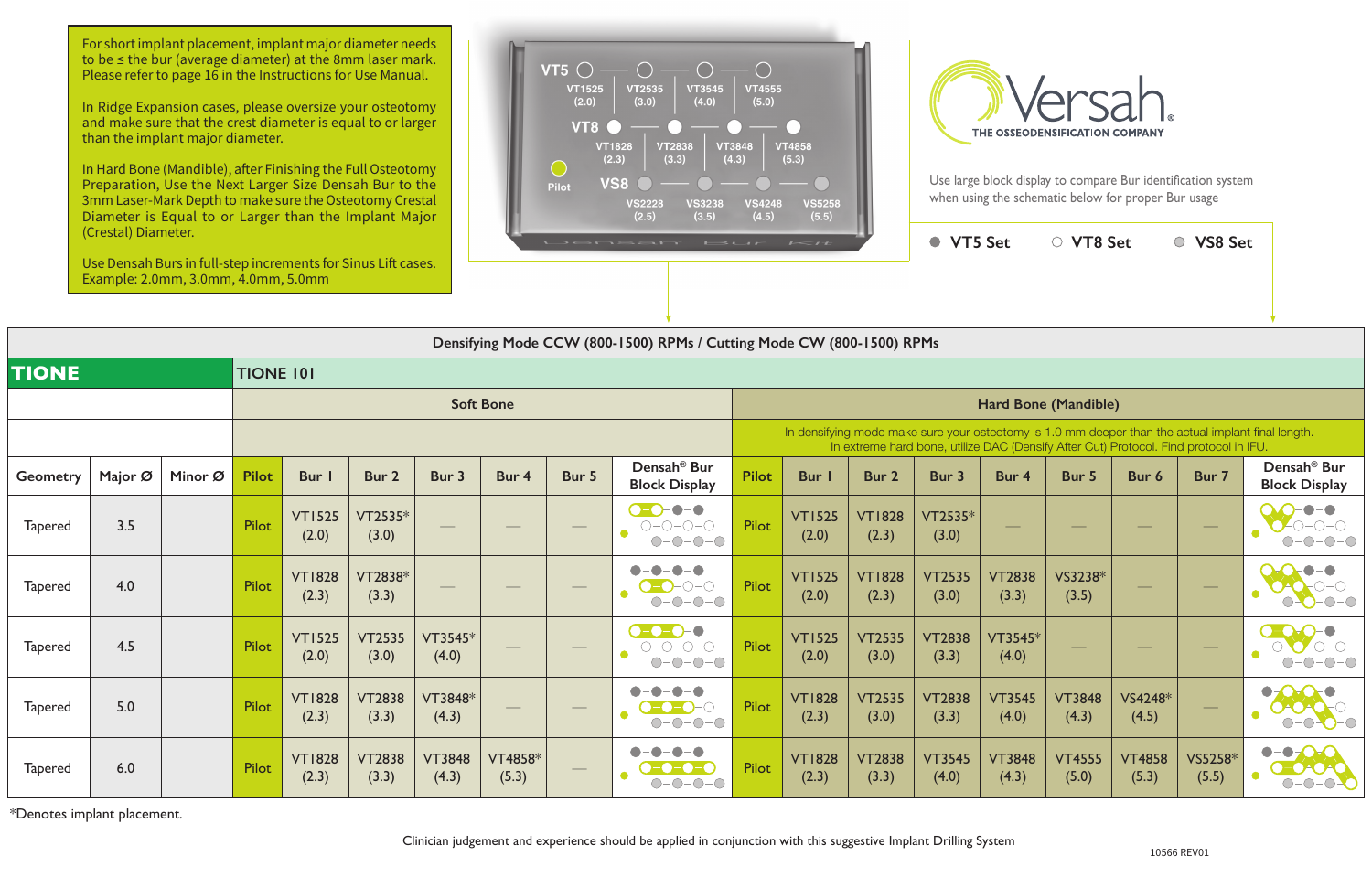| $\mathbf{r}$                                                                                                                                                                                |                        |                         | <b>VT5 Set</b> |                  | ○ VT8 Set |       | <b>VS8 Set</b>                                  |  |  |  |  |  |
|---------------------------------------------------------------------------------------------------------------------------------------------------------------------------------------------|------------------------|-------------------------|----------------|------------------|-----------|-------|-------------------------------------------------|--|--|--|--|--|
|                                                                                                                                                                                             |                        |                         |                |                  |           |       |                                                 |  |  |  |  |  |
| le CW (800-1500) RPMs                                                                                                                                                                       |                        |                         |                |                  |           |       |                                                 |  |  |  |  |  |
|                                                                                                                                                                                             |                        |                         |                |                  |           |       |                                                 |  |  |  |  |  |
| <b>Hard Bone (Mandible)</b>                                                                                                                                                                 |                        |                         |                |                  |           |       |                                                 |  |  |  |  |  |
| In densifying mode make sure your osteotomy is 1.0 mm deeper than the actual implant final length.<br>In extreme hard bone, utilize DAC (Densify After Cut) Protocol. Find protocol in IFU. |                        |                         |                |                  |           |       |                                                 |  |  |  |  |  |
| ilot                                                                                                                                                                                        | <b>Bur</b> I           | Bur 2                   | Bur 3          | Bur <sub>4</sub> | Bur 5     | Bur 6 | Densah <sup>®</sup> Bur<br><b>Block Display</b> |  |  |  |  |  |
| ilot                                                                                                                                                                                        | <b>VT1525</b><br>(2.0) | <b>VT1828*</b><br>(2.3) |                |                  |           |       |                                                 |  |  |  |  |  |

|                 | Densifying Mode CCW (800-1500) RPMs / Cutting Mode CW (800-1500) RPMs |         |              |                        |                          |               |                                |                          |                                                 |                      |                                                                                                                                                                                             |                         |                          |       |                          |                                |                                                 |  |  |
|-----------------|-----------------------------------------------------------------------|---------|--------------|------------------------|--------------------------|---------------|--------------------------------|--------------------------|-------------------------------------------------|----------------------|---------------------------------------------------------------------------------------------------------------------------------------------------------------------------------------------|-------------------------|--------------------------|-------|--------------------------|--------------------------------|-------------------------------------------------|--|--|
| <b>TIONE</b>    |                                                                       |         |              | <b>Mini TS</b>         |                          |               |                                |                          |                                                 |                      |                                                                                                                                                                                             |                         |                          |       |                          |                                |                                                 |  |  |
|                 |                                                                       |         |              |                        |                          |               | <b>Soft Bone</b>               |                          |                                                 | Hard Bone (Mandible) |                                                                                                                                                                                             |                         |                          |       |                          |                                |                                                 |  |  |
|                 |                                                                       |         |              |                        |                          |               |                                |                          |                                                 |                      | In densifying mode make sure your osteotomy is 1.0 mm deeper than the actual implant final length.<br>In extreme hard bone, utilize DAC (Densify After Cut) Protocol. Find protocol in IFU. |                         |                          |       |                          |                                |                                                 |  |  |
| <b>Geometry</b> | Major Ø                                                               | Minor Ø | <b>Pilot</b> | <b>Bur</b>             | Bur 2                    | Bur 3         | Bur 4                          | Bur 5                    | Densah <sup>®</sup> Bur<br><b>Block Display</b> | <b>Pilot</b>         | Bur I                                                                                                                                                                                       | Bur 2                   | Bur 3                    | Bur 4 | Bur 5                    | Bur 6                          | Densah <sup>®</sup> Bur<br><b>Block Display</b> |  |  |
| <b>Tapered</b>  | 3.0                                                                   |         | Pilot        | <b>VT1525</b><br>(2.0) | $\overline{\phantom{a}}$ | $\frac{1}{2}$ | $\overbrace{\hspace{25mm}}^{}$ | $\qquad \qquad - \qquad$ | -0-0<br>$\bullet$<br>$-0$ - $0$ - $\bigcirc$    | <b>Pilot</b>         | <b>VT1525</b><br>(2.0)                                                                                                                                                                      | <b>VT1828*</b><br>(2.3) | $\overline{\phantom{a}}$ |       | $\overline{\phantom{a}}$ | $\overbrace{\hspace{25mm}}^{}$ | $-0-0-0$                                        |  |  |

For short implant placement, implant major diameter needs to be ≤ the bur (average diameter) at the 8mm laser mark. Please refer to page 16 in the Instructions for Use Manual.

\*Denotes implant placement.

Clinician judgement and experience should be applied in conjunction with this suggestive Implant Drilling System 10566 REV01

In Ridge Expansion cases, please oversize your osteotomy and make sure that the crest diameter is equal to or larger than the implant major diameter.

In Hard Bone (Mandible), after Finishing the Full Osteotomy Preparation, Use the Next Larger Size Densah Bur to the 3mm Laser-Mark Depth to make sure the Osteotomy Crestal Diameter is Equal to or Larger than the Implant Major (Crestal) Diameter.

Use Densah Burs in full-step increments for Sinus Lift cases. Example: 2.0mm, 3.0mm, 4.0mm, 5.0mm





Use large block display to compare Bur identification system when using the schematic below for proper Bur usage